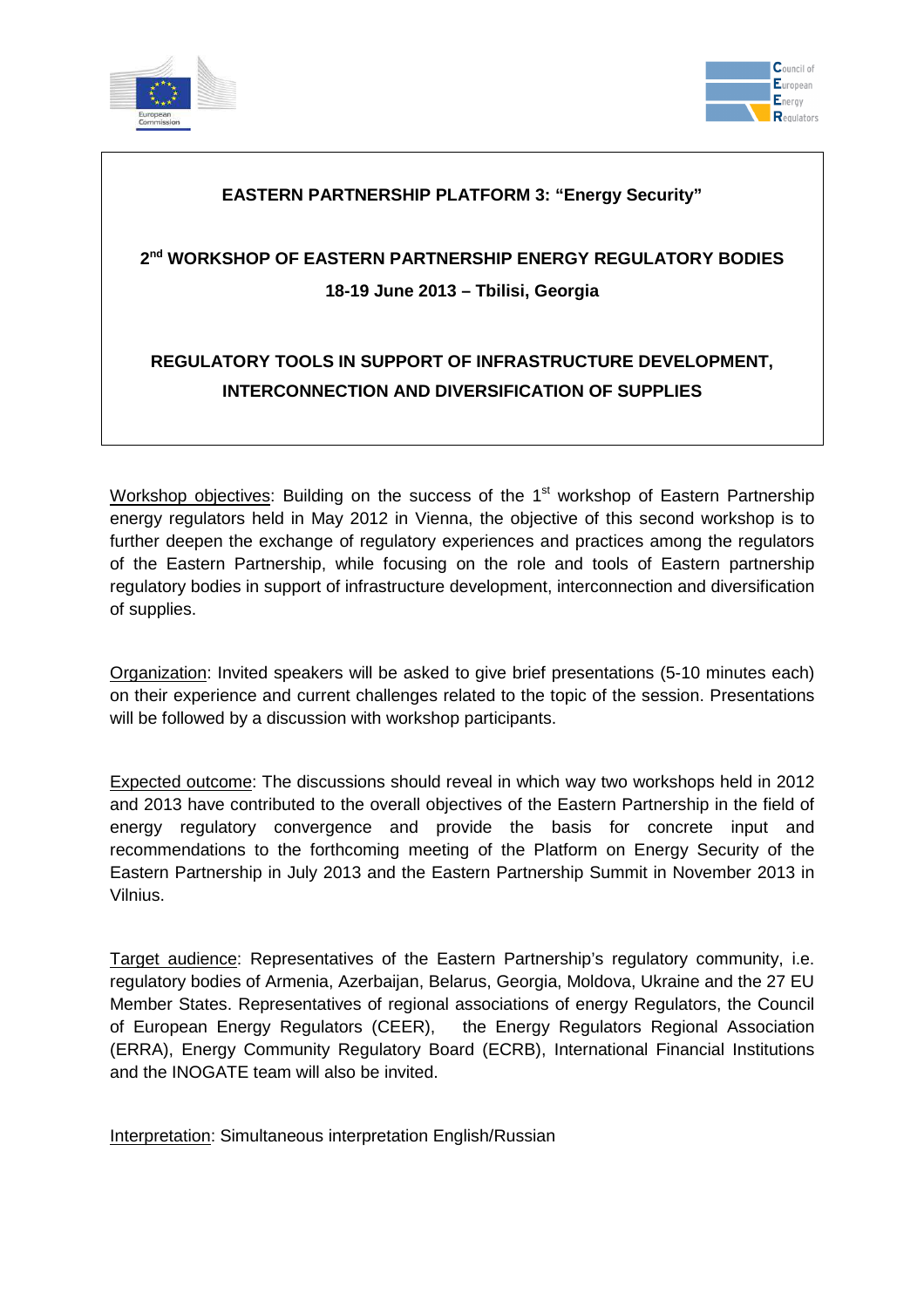



# **Agenda**

Hotel Sheraton Metechi Palace

20 Telavi Street, 0103 Tbilisi, Georgia

18 - 19 June 2013

**DAY 1: TUESDAY, 18 JUNE 2013**

#### **09:00-09:15 Registration, Welcome Coffee**

#### **09:15-10:00 Welcome and Introduction by the Host and the Co-Organizers**

- Ms Mariam Valishvili, Deputy Minister for Energy, Georgia
- Ambassador Philip Dimitrov, Head of EU Delegation, Georgia
- Mr Michel Thiollière, Vice President of the Council of European Energy **Regulators**

#### **Session 1:**

#### **10:00-11:30 Roles and Tools of EaP Regulatory Bodies in support of efficient infrastructure use and development**

Moderator: Mr Gocha Shonia, Commissioner GNERC

Presentations from the regulatory bodies of:

- Armenia
- **Azerbaijan**
- **Georgia**
- **Moldova**
- **Ukraine**

#### **11:30-11:45 Coffee break**

**11:45-12:00 The Trans Adriatic Pipeline (TAP) experience and regulators' cooperation**

Mr. Alberto Biancardi, Commissioner at AEEG (Italian Regulatory Authority)

**12:00-12:15 Wholesale markets in the ERRA region as driving force for market integration and infrastructure development** 

Mr. Victor Parlicov, President of ERRA

#### **12:15-12:30 Tools and options to facilitate energy infrastructure development**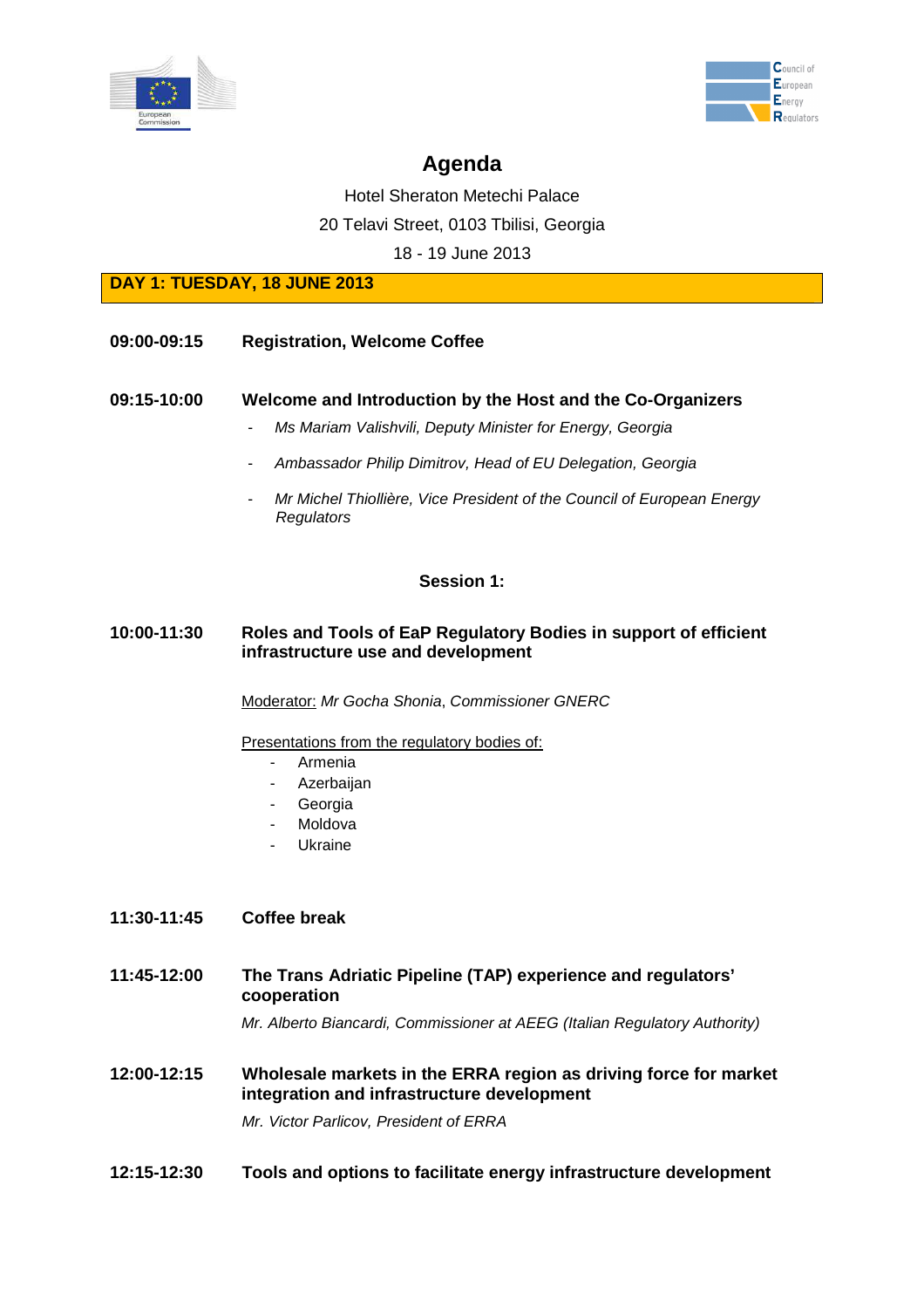



Mr. Nikos Tourlis, INOGATE Technical Secretariat

- **12:30-13:15 Q & A and Discussion moderated by Mr Gocha Shonia, Commissioner GNERC**
- **13:15-14:30 Lunch**

#### **Session 2:**

#### **14:30-15:30 Current EU infrastructure developments and challenges with respect to interconnecting energy markets**

Moderator: Mr Martin Graf, Executive Director, Austrian Energy Regulatory Authority E-Control Austria

#### Presentations from:

- EU regulators' role and powers with respect to infrastructure regulation Mr Dietmar Preinstorfer, Head of International Relations, E-Control Austria
- Presentation of an Energy Community case study on PECIs. Mr. Borko Raicevic, Energy Efficiency and Renewables Expert, Energy Community Secretariat
- Current EU infrastructure development objectives and priorities Mr Massimo Lombardini, Policy Officer Directorate-General for Energy, European Commission
- **15:30-16:30 Round Table Discussion**: **Could EaP regulatory bodies formulate joint replies and concrete recommendations to common challenges in the field of infrastructure development and interconnection?**

one representative of each EaP regulator joins the podium

Discussion moderated by Mr Martin Graf, Executive Director, Austrian Energy Regulatory Authority E-Control Austria